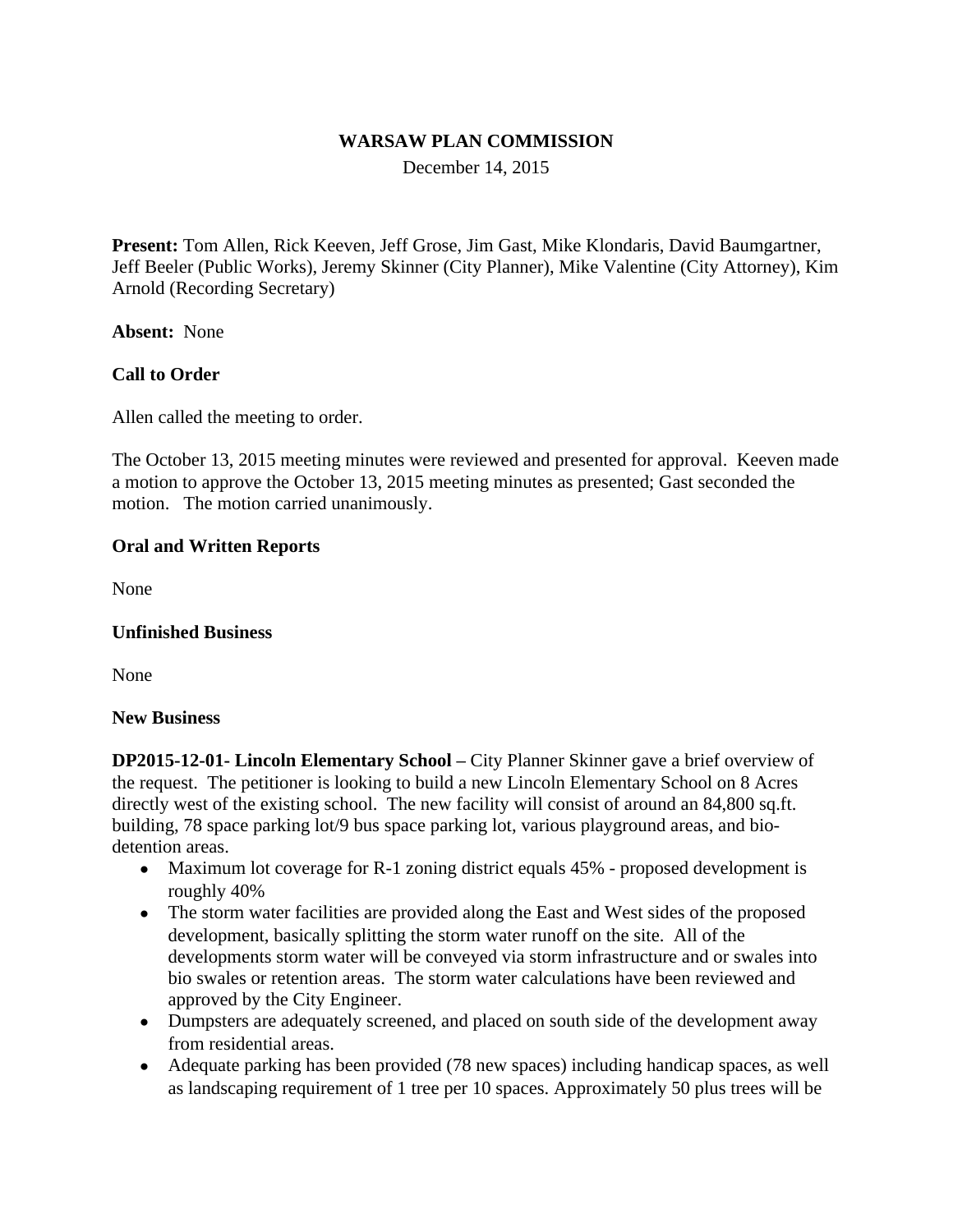planted within the parking lot area, with an additional 50 plus trees and shrubs.

- The developer has provided proposed lighting plan along with photometric analysis, which shows all of the light being contained on the property per the lighting plan.
- The building meets the setbacks for a R-1 zoning district: Front setback is 25-feet, proposed building is more than 25 feet on all four sides
- All of the utilities are existing on site, and will not require any public utility improvements. However, there is an existing sanitary sewer main running from east to west through the site that will have to be relocated. The City and WCS are working together to address the best long term plan for that existing sewer main.
- The plan provides for the continued use of Lincoln Street as the main point of ingress and egress for the school's facilities, with bus parking along Main Street facing the commercial zoning district.
- The Building design will also comply with the City's façade design requirements. The design encompasses 4 of the required 3 design elements. Those elements include varying material and color used for the façade and offsetting façade and roof line.

In reviewing this development, City Planner Skinner saw no reason why the development plan should not be approved and recommended the Plan Commission approve the development plan for the new Lincoln Elementary School, with the following conditions:

- 1. This approval is for the development plan, and does not include the building permit which is subject to State Release and review by myself, Josh Salsgiver (Building Commissioner), and Joe Fretz (City Fire Inspector).
- 2. The development must comply with the City's erosion control ordinance.
- 3. The City and WCS work together to address the long term plans for the sanitary sewer main located on the property.

**DP2015-12-02 – Addition to Existing Edgewood Middle School -** The petitioner is looking to build a small addition to Edgewood Middle School on the main WCS campus between Logan Street and State Road 15. The new addition and site improvements will consist of around a 4,800 sq.ft. relocation of 14 bus parking spaces, and various interior remodeling improvements to the overall facility.

- Maximum lot coverage for R-1 zoning district equals 45% proposed addition and new bus parking does not exceed the 45% requirement
- There are no significant changes to the storm water infrastructure on the site, as an overall part of the WCS campus.
- The existing parking areas are not being disturbed other than an additional bus parking lot being added to the west side of the building.
- The building meets the setbacks for an R-1 zoning district: Front setback is 25-feet, proposed building is more than 25 feet on all four sides.
- All of the utilities are existing on site, and will not require any public utility improvements.
- Other than moving the bus parking and entrance to the west side of the facility, the existing traffic circulation will not change.
- The Building design will also comply with the City's façade design requirements. The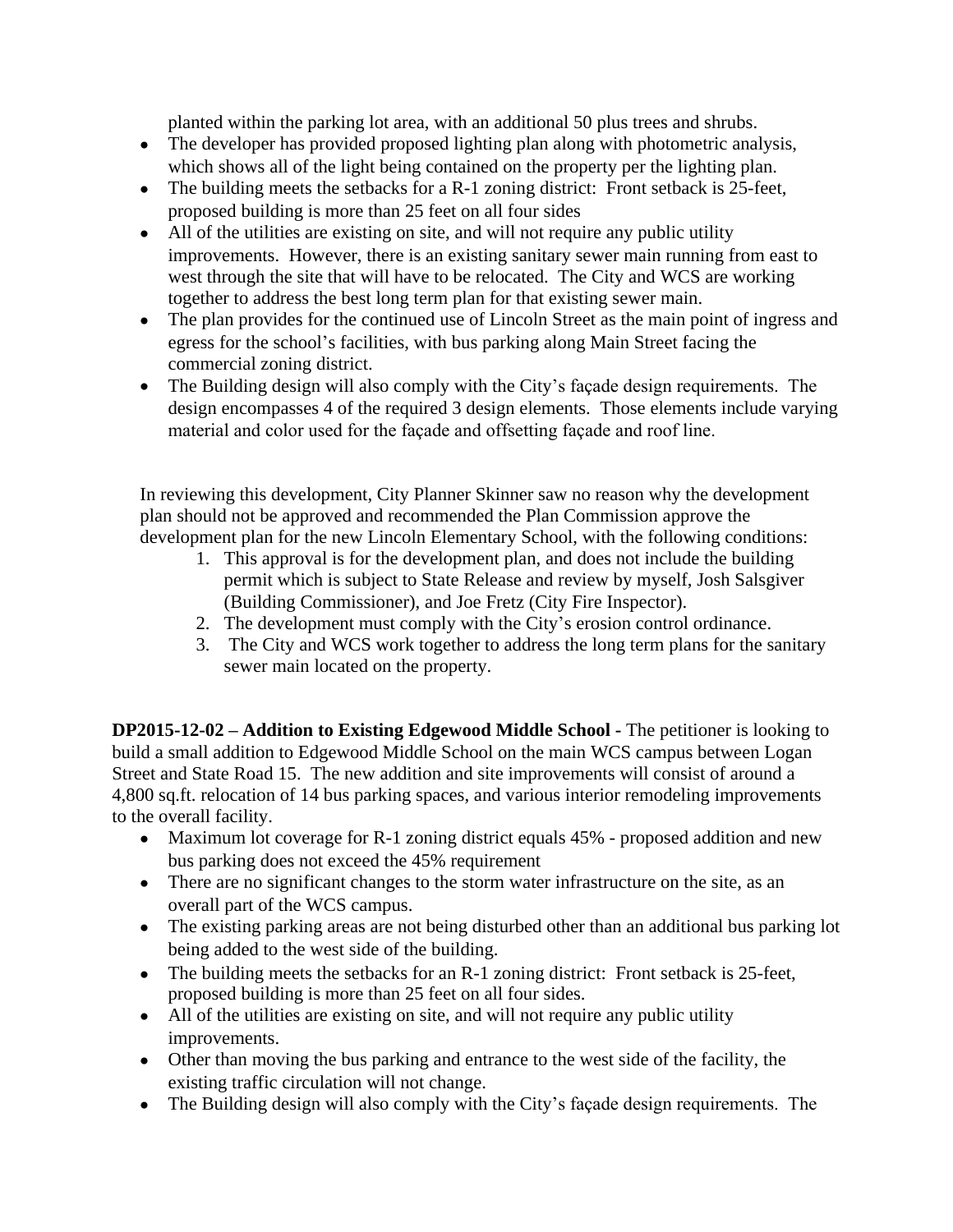design encompasses 4 of the required 3 design elements. Those elements include varying material and color used for the façade and offsetting façade and roof line.

In reviewing this development, City Planner Skinner sees no reason why the development plan should not be approved and recommended the Plan Commission approve the development plan for the new addition to Edgewood Middle School, with the following conditions:

- 1. This approval is for the development plan, and does not include the building permit which is subject to State Release and review by myself, Josh (building commissioner), and Joe Fretz, City Fire Department.
- 2. The development must comply with the City's erosion control ordinance.

**DP2015-12-03 – Addition to existing Washington Elementary School -** The petitioner is looking to build a small addition to Washington Elementary School on the main WCS campus between Logan Street and State Road 15. The new addition and site improvements will consist of around a 14,600 sq. ft., new parking/bus parking areas, and various interior remodeling improvements to the overall facility.

- Maximum lot coverage for R-1 zoning district equals 45% proposed addition and new bus parking does not exceed the 45% requirement
- There are various improvements to the storm water infrastructure on the site, as an overall part of the WCS campus. The City Engineer has reviewed those improvements for compliance with the City of Warsaw's requirements.
- The existing parking areas are not being disturbed other than some minor improvements to the bus parking area, and some additional parking areas on the southern side of the facility. An additional 50 plus trees and shrubs will be planted as a part of the additional parking areas. Photometric plan meets the City's requirements.
- The building meets the setbacks for a R-1 zoning district: Front setback is 25-feet, proposed building is more than 25 feet on all four sides.
- All of the utilities are existing on site, and will not require any public utility improvements.
- Some minor alterations to the existing traffic flow will be made as part of the overall project. Those alterations include adding a new entrance off of the existing campus road, removing current Administrative Drive entrance on to SR 15, and moving parent pick up and drop off circulation on to the WCS Campus.
- The Building design will also comply with the City's façade design requirements. The design encompasses 4 of the required 3 design elements. Those elements include varying material and color used for the façade and offsetting façade and roof line.

In reviewing this development, City Planner Skinner sees no reason why the development plan should not be approved and recommended the Plan Commission approve the development plan for the new addition to Washington Elementary School, with the following conditions:

1. This approval is for the development plan, and does not include the building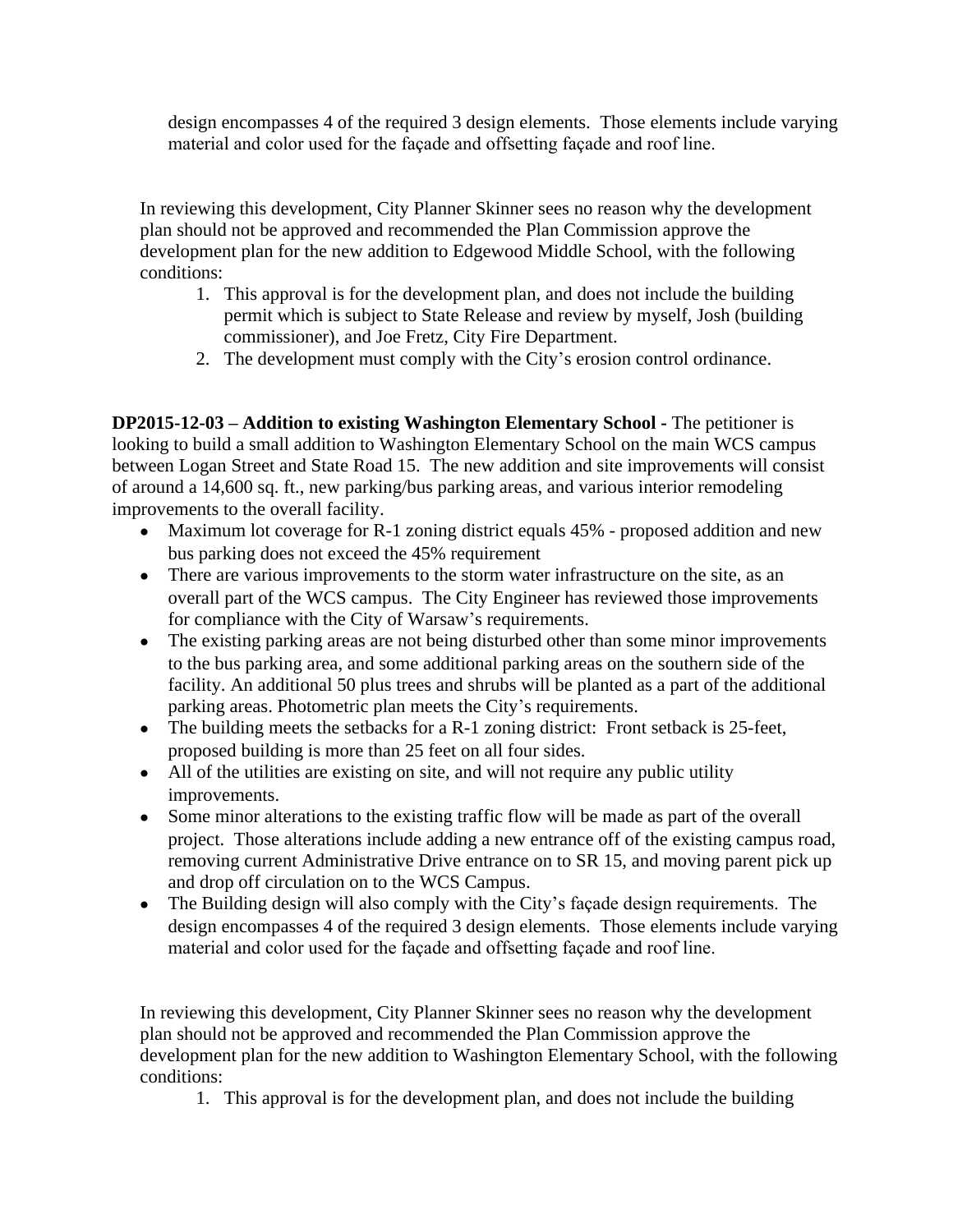permit which is subject to State Release and review by myself, Josh (building commissioner), and Joe Fretz, City Fire Department.

2. The development must comply with the City's erosion control ordinance.

Colin Finch, of the Veridus Group, gave a brief presentation of proposed work for each project.

Allen opened the meeting to any person with questions about the proposed projects. Bill Plochran, resident, asked questions about traffic flow. He has concerns about congestion and heavy traffic loads on City streets. City Planner Skinner explained the School Corporation has taken traffic into consideration for each school and some of the traffic will be shifting to streets and roads made to handle the traffic load. There were more traffic questions from various individuals on the Commission and from the audience. Commission member Klondaris asked about an area that used to retain water near Edgewood Middle School and why it is not visible anymore. The retention he referenced is still there and Edgewood Middle School storm-water requirements have been approved by the City Engineer, James Emans. Various other questions were asked from members of the audience and answered by City Planner Skinner. With no further questions, the meeting was closed to the public.

Motion was made to approve DP 2015-12-01 Lincoln Elementary School by Baumgartner. The motion was seconded by Keeven. The motion passed unanimously.

Motion was made to approve DP2015-12-02 Addition to Edgewood Middle School by Baumgartner. The motion was seconded by Keeven. The motion passed unanimously.

Motion was made to approve DP2015-12-03 Addition to Washington Elementary by Baumgartner. The motion was seconded by Keeven. The motion passed unanimously.

**Recovery Home Definition** – City Planner Skinner explained the need for a better way to define the use. There will be no action needed at this meeting. He is asking the members of the Commission to review and be prepared in January to make necessary changes. Assistant City Planner Dombrosky explained the need for a better definition for requests for Recovery Home, Group Home, Bed and Breakfast, for pay, short term stay, etc.

**Announcement**- Mike Klondaris announced he will be moving to a position on the Redevelopment Commission and Diane Quance will be joining the Plan Commission effective January, 2016.

## **Adjourn-**

With no further business to come before the Commission, motion was made by Keeven to adjourn the meeting. Grose seconded the motion. The motion carried unanimously.